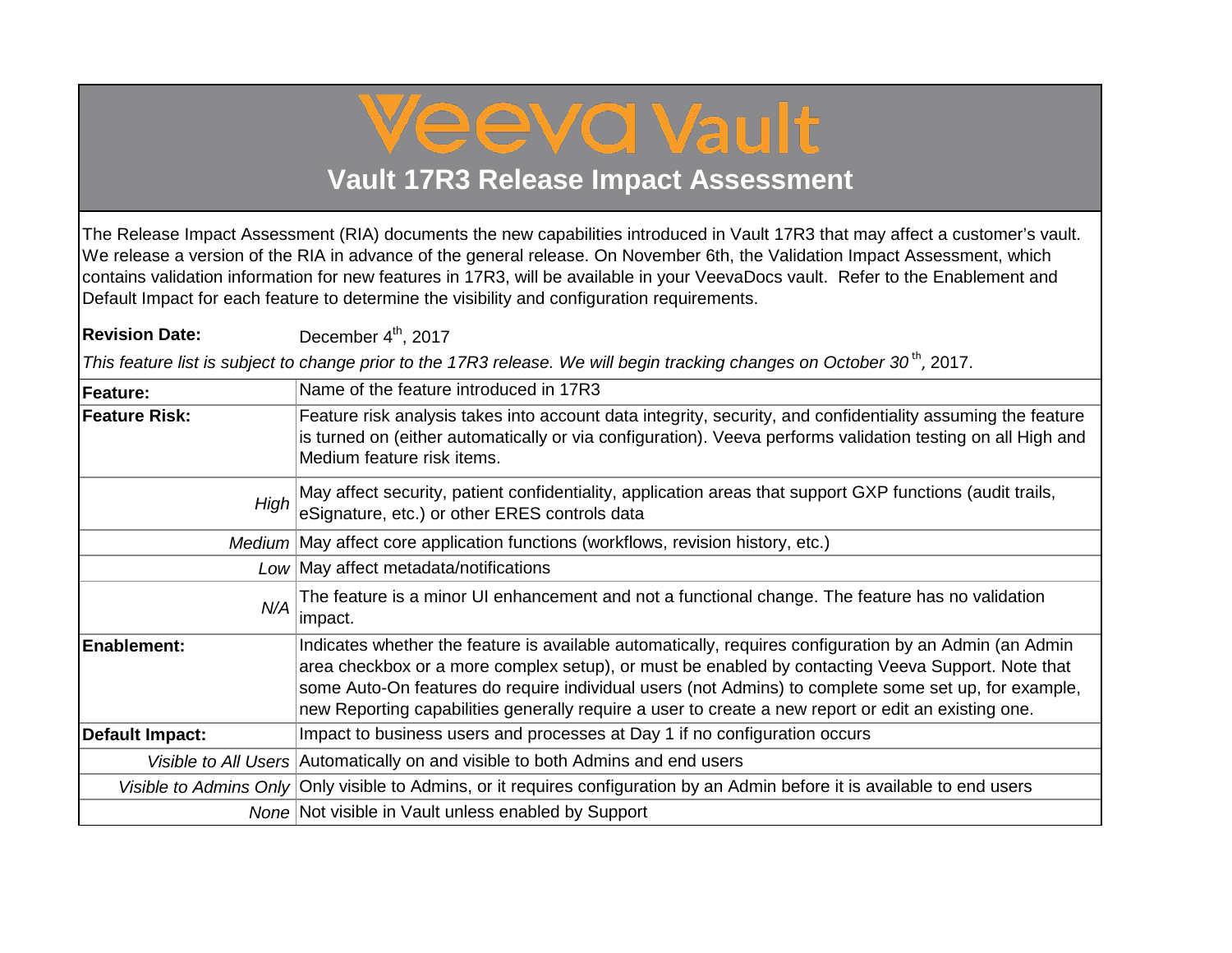| <b>Application</b>              | <b>Feature Name</b>                                           | <b>Feature Risk</b> | <b>Enablement</b> | <b>Default Impact</b>  | <b>Comment</b>                                                                                                                                                                                                                                                                                                                                                                                                                                                           |  |
|---------------------------------|---------------------------------------------------------------|---------------------|-------------------|------------------------|--------------------------------------------------------------------------------------------------------------------------------------------------------------------------------------------------------------------------------------------------------------------------------------------------------------------------------------------------------------------------------------------------------------------------------------------------------------------------|--|
| <b>linical Operations</b>       |                                                               |                     |                   |                        |                                                                                                                                                                                                                                                                                                                                                                                                                                                                          |  |
| <b>Clinical Operations</b>      | <b>Task Templates</b>                                         | Medium              | Configuration     | Visible to Admins Only | An Admin can define groups of tasks to create from templates. Vault creates templated Clinical User<br>Tasks when a user creates milestones using the associated Template Milestone Set.                                                                                                                                                                                                                                                                                 |  |
| <b>Clinical Operations</b>      | Drag & Drop Upload for EDL Items                              | Low                 | Auto-On           | Visible to All Users   | Users can drag and drop single documents onto an EDL Item record to upload and automatically<br>match the document to the EDL Item. *This feature is auto-on in Clinical vaults where Expected<br>Document Lists are enabled                                                                                                                                                                                                                                             |  |
| <b>Clinical Operations</b>      | Clinical User Task Option in the Create Menu (UI Enhancement) | N/A                 | Auto-On           | Visible to All Users   | Users can create a Clinical User Task record from the Create menu. *The Clinical User Task object<br>was added to Clinical vaults in an earlier release.                                                                                                                                                                                                                                                                                                                 |  |
| CTMS                            | <b>Trip Reports</b>                                           | High                | Support           | Visible to Admins Only | Users can answer questions and create a trip report document directly from the Monitoring Event<br>object record                                                                                                                                                                                                                                                                                                                                                         |  |
| TMF, Study Startup              | Promote eTMF & Study Startup Vaults to Clinical               | Medium              | Auto-On           | Visible to All Users   | This feature promotes eTMF and Study Startup application vaults to Vault Clinical Suite.                                                                                                                                                                                                                                                                                                                                                                                 |  |
| SiteExchange                    | SiteExchange User Privacy                                     | ligh                | Configuration     | Visible to Admins Only | Site Users can now see identifying details for users whose email address domain matches the vault<br>domair                                                                                                                                                                                                                                                                                                                                                              |  |
| <b>Study Startup</b>            | Site Feasibility                                              | Medium              | Support           | None                   | Study Startup users can now manage Study Site identification, selection, and feasibility using the new<br>Facilities Information and Credentials objects (and their new supporting picklists), new fields on the<br>Person, Location, and Study Site objects, and new workflow and lifecycle configuration options.                                                                                                                                                      |  |
| <b>PromoMats &amp; MedComms</b> |                                                               |                     |                   |                        |                                                                                                                                                                                                                                                                                                                                                                                                                                                                          |  |
| PromoMats                       | <b>Combined Device PDF</b>                                    | N/A                 | Configuration     | Visible to Admins Only | When configured, users can select multiple devices to preview in a PDF using the Veeva Web2PDF<br>web action.                                                                                                                                                                                                                                                                                                                                                            |  |
| PromoMats & MedComms            | <b>Brand Portal</b>                                           | Low                 | Support           | None                   | Admins can create a Brand Portal with various document widgets to share brand-specific content with<br>users in a single location.                                                                                                                                                                                                                                                                                                                                       |  |
| <b>Aultichannel</b>             |                                                               |                     |                   |                        |                                                                                                                                                                                                                                                                                                                                                                                                                                                                          |  |
| Multichannel                    | New Fields for the Events Management Integration              | Low                 | Auto-On           | Visible to All Users   | This feature adds the new CRM Content Channel and Audience document picklist fields.*This feature<br>is auto-on in vaults with the Events Management and CLM integrations enabled.                                                                                                                                                                                                                                                                                       |  |
| <b>JualityDocs</b>              |                                                               |                     |                   |                        |                                                                                                                                                                                                                                                                                                                                                                                                                                                                          |  |
| QualityDocs                     | Bulk Wizard Enablement for Controlled Copy                    | High                | Configuration     | Visible to Admins Only | Authorized users can request controlled copies for multiple documents using a bulk action. *This<br>feature is available in vaults where Controlled Copies are enabled                                                                                                                                                                                                                                                                                                   |  |
| QualityDocs                     | <b>MDCC: Cascade Document Roles</b>                           | High                | Configuration     | Visible to Admins Only | Users can select a workflow participant group and assign those users to the Document Change<br>Control Approver or Document Change Control Reviewer roles for all documents associated with the<br>Document Change Control record. *While this feature requires configuration, it deploys new roles to<br>document lifecycles and automatically grants specific permissions to these roles. The feature does not<br>assign any users to the roles without configuration. |  |
| QualityDocs                     | <b>Request Multiple Controlled Copies</b>                     | High                | Configuration     | Visible to Admins Only | Users can request a specified number of copies of a single document when requesting controlled<br>copies                                                                                                                                                                                                                                                                                                                                                                 |  |
| QualityDocs                     | Enhancements to Request Controlled Copies (UI Enhancement)    | N/A                 | Auto-On           | Visible to All Users   | This update improves usability and readability for users requesting one or many controlled copies.<br>*This feature is auto-on in vaults where controlled copies are enabled                                                                                                                                                                                                                                                                                             |  |
|                                 |                                                               |                     |                   |                        |                                                                                                                                                                                                                                                                                                                                                                                                                                                                          |  |
| <b>RIM</b>                      | RIM Data Model Harmonization                                  | Medium              | Auto-On           | Visible to Admins Only | All RIM application vaults now include all RIM objects, fields, and picklists, regardless of which<br>applications are enabled. This feature added the Complex Drug Product, Simple Drug Product, and<br>Product Component objects for all of RIM.                                                                                                                                                                                                                       |  |
| <b>RIM Registrations</b>        | RIM Registrations Data Model Updates                          | Low                 | Auto-On           | Visible to Admins Only | This feature added the following objects for Registrations: Submission Packaging, Event Drug<br>Product, Event Active Substance, Event Inactive Ingredient, Event Indication, and Registered Drug<br>Product (replacing Registered Product Detail).                                                                                                                                                                                                                      |  |
| <b>RIM Registrations</b>        | <b>Bulk Create Registrations Wizard Updates</b>               | Medium              | Configuration     | Visible to Admins Only | The wizard now restricts records to those associated with the submission, supports creation of<br>registrations for complex products, creates all of the registered joins based on Submission record<br>metadata, enhances registered packaging joins, updates the logic for Centralised procedure, and<br>supports Registration object types.                                                                                                                           |  |
| <b>RIM Registrations</b>        | Dynamic Impact Assessment Reports                             | Medium              | Configuration     | Visible to Admins Only | The Event Impact Assessment report can now handle multiple variables based on the type of changed<br>that is being planned.                                                                                                                                                                                                                                                                                                                                              |  |
| <b>RIM Registrations</b>        | Manage Registered Details Enhancements                        | Medium              | Configuration     | Visible to Admins Only | The Manage Registered Details wizard can now handle registered packaging records and<br>automatically update the lifecycle state of these records.                                                                                                                                                                                                                                                                                                                       |  |
| <b>RIM Submissions</b>          | Content Plan Enhancements: Process as System User             | Medium              | Auto-On           | Visible to Admins Only | Vault generates content plans as System, instead of the user that triggered the action.                                                                                                                                                                                                                                                                                                                                                                                  |  |
| <b>RIM Submissions</b>          | Content Plan Filtering                                        | Medium              | Configuration     | Visible to Admins Only | Admins can apply constraints to their Content Plan Templates to exclude unnecessary content<br>ections                                                                                                                                                                                                                                                                                                                                                                   |  |
| RIM Submissions Archive         | <b>Bulk Submission Export</b>                                 | Medium              | Auto-On           | Visible to All Users   | Users can export Submissions in bulk from a report on Applications. *Users must create a report<br>using the correct report type to access this feature.                                                                                                                                                                                                                                                                                                                 |  |
| <b>RIM Submissions Archive</b>  | Submissions Archive EU & CA Draft DTD Support                 | Medium              | Auto-On           | Visible to All Users   | Submissions Archive now supports the following draft DTD versions: CA 0.9, EU 0.90, EU 0.92, and<br>FII 11                                                                                                                                                                                                                                                                                                                                                               |  |
| <b>RIM Submissions Archive</b>  | Submissions Archive Section-Level Cumulative View             | Medium              | Auto-On           | Visible to All Users   | Users can open a cumulative view of all historical leaf operation lifecycles on a Submission section.                                                                                                                                                                                                                                                                                                                                                                    |  |
| <b>RIM Submissions Archive</b>  | Correspondence in Submissions Archive Viewer                  | Medium              | Configuration     | Visible to Admins Only | Vault displays correspondence documents in the Submissions Archive Viewer.                                                                                                                                                                                                                                                                                                                                                                                               |  |
| <b>RIM Submissions Archive</b>  | Submissions Archive Section Details                           | Medium              | Configuration     | Visible to Admins Only | Vault auto-populates the Submissions Archive Document Section field on Content documents upon<br>Submission import                                                                                                                                                                                                                                                                                                                                                       |  |
| <b>RIM Submissions Archive</b>  | Package XML for Rendering                                     | Low                 | Auto-On           | Visible to All Users   | Vault creates PDF viewable renditions for valid XML files upon Submission import.                                                                                                                                                                                                                                                                                                                                                                                        |  |
|                                 |                                                               |                     |                   |                        |                                                                                                                                                                                                                                                                                                                                                                                                                                                                          |  |
| EDC                             | Changing an Event Date Prompts Reason for Change              | High                | Auto-On           | Visible to All Users   | Vault now prompts users to enter a reason for change when changing an Event date.                                                                                                                                                                                                                                                                                                                                                                                        |  |
| EDC                             | Default Permission Change for SDR                             | Medium              | Auto-On           | Visible to Admins Only | EDC standard security profiles no longer include permission to perform SDR by default.                                                                                                                                                                                                                                                                                                                                                                                   |  |
| EDC                             | Freeze & Lock all Forms in an Event                           | Medium              | Auto-On           | Visible to Admins Only | Users can now freeze and lock all Items in an Event.                                                                                                                                                                                                                                                                                                                                                                                                                     |  |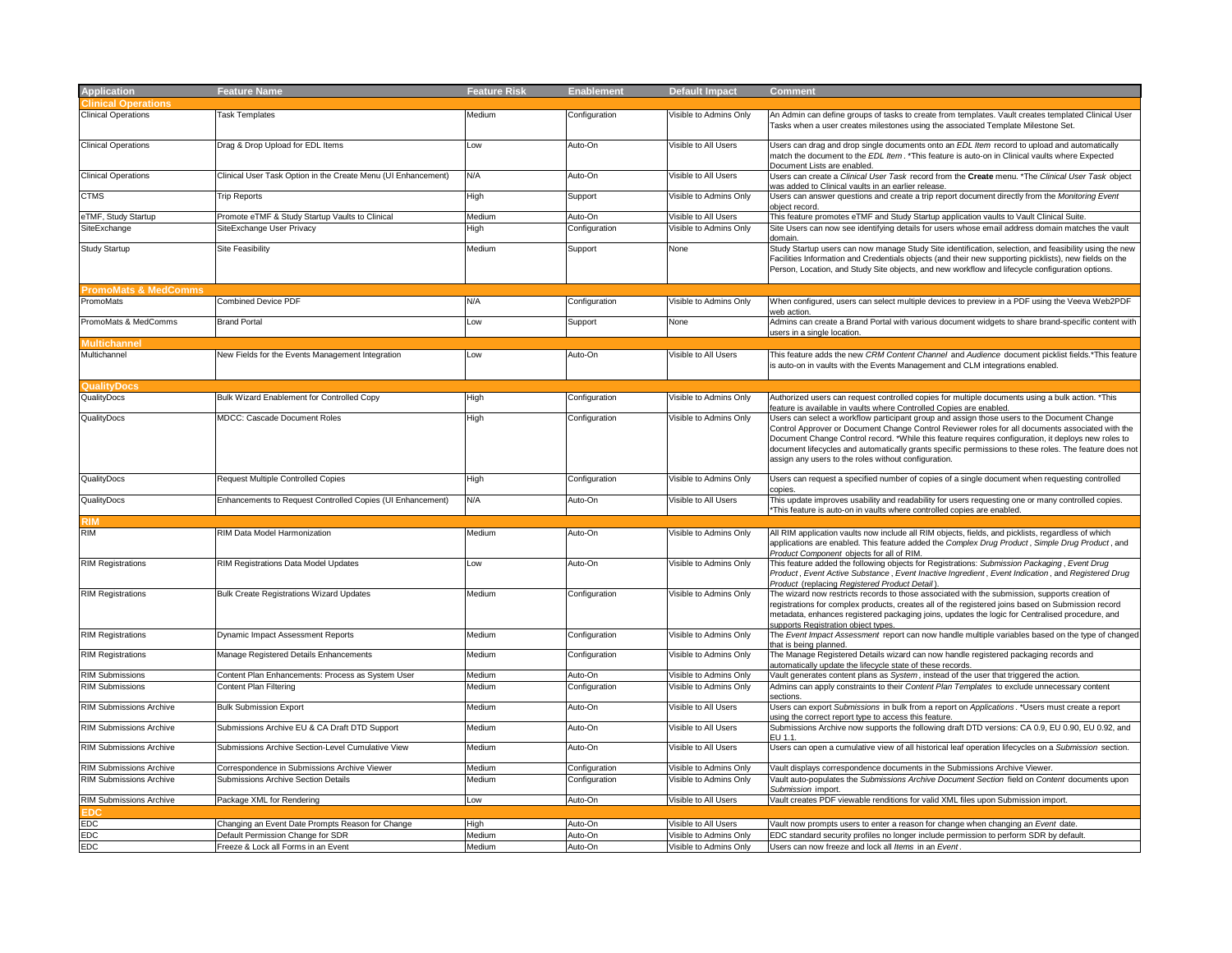| EDC        | <b>Study Administration</b>                            | Medium | Auto-On       | Visible to Admins Only | Study managers can use the new Study Tools area to manage casebook versioning by Study Site                                                                                                                                                  |
|------------|--------------------------------------------------------|--------|---------------|------------------------|----------------------------------------------------------------------------------------------------------------------------------------------------------------------------------------------------------------------------------------------|
| EDC        | System Rule Management in Studio                       | Medium | Auto-On       | Visible to Admins Only | Clinical programmers can now edit system-generated rules in the Studio UI.                                                                                                                                                                   |
| EDC        | Detail PDFs                                            | Medium | Auto-On       | Visible to All Users   | Users can export PDFs that include entered data, audit trail information, and queries.                                                                                                                                                       |
| EDC        | Prevent Auto-Creation of Initial Repeating Form Record | Medium | Auto-On       | Visible to All Users   | Vault no longer automatically creates an initial repeating Form record upon Casebook creation.                                                                                                                                               |
| EDC        | <b>Task Performance Enhancements</b>                   | Medium | Auto-On       | Visible to All Users   | To improve performance, task counts only display in a listing page once a user selects a Study and<br>automatically applies the Study filter.                                                                                                |
| EDC        | Cross-Form & Cross-Event Data Validation Rules         | Medium | Configuration | Visible to Admins Only | Clinical programmers can configure rules across multiple forms and events.                                                                                                                                                                   |
| <b>EDC</b> | Dynamic Event Groups                                   | Medium | Configuration | Visible to Admins Only | Clinical programmers can create rules to dynamically add Event Groups based on user-entered data.                                                                                                                                            |
| EDC        | Object Reuse in Studio                                 | Medium | Configuration | Visible to Admins Only | Clinical programmers can reuse object definitions from other, published casebook definitions in their                                                                                                                                        |
| EDC        | Queries on Events                                      | Medium | Configuration | Visible to Admins Only | Monitoring users and Vault EDC can create queries on Events                                                                                                                                                                                  |
| EDC        | Skip Item (Dynamic Entry)                              | Medium | Configuration | Visible to Admins Only | Clinical programmers can configure rules to enable and disable Items based on user-entered data.                                                                                                                                             |
| EDC        | Targeted SDV                                           | Medium | Configuration | Visible to Admins Only | Targeted SDV allows Admins to specify which Items require SDV and which do not.                                                                                                                                                              |
| EDC        | timeDiff() Function for Data Validation Rules          | Medium | Configuration | Visible to Admins Only | Clinical programmers can configure rules using the timeDiff() function.                                                                                                                                                                      |
| EDC        | Collapse & Expand Components in Design View            | Low    | Auto-On       | Visible to Admins Only | Users can click to expand and collapse components in Studio's Design view.                                                                                                                                                                   |
| EDC        | nsert Identifiers into Rule Expressions                | Low    | Auto-On       | Visible to Admins Only | Clinical programmers can use the Insert Identifier button to easily reference object definitions in rule<br>expressions. This feature also relabels Criteria to Expression                                                                   |
| EDC        | Search Object Definitions                              | Low    | Auto-On       | Visible to Admins Only | Clinical programmers can search in object definition tabs in Studio's Browse view.                                                                                                                                                           |
| EDC        | Standard Report Templates & Report Types               | Low    | Auto-On       | Visible to Admins Only | This feature adds standard report types and report templates to Vault EDC to track study operational<br>metrics                                                                                                                              |
| EDC        | Study Versioning                                       | Low    | Auto-On       | Visible to Admins Only | Admins can control and build new Casebook Definition versions for a Study.                                                                                                                                                                   |
| EDC        | con Badge for Queries                                  | Low    | Auto-On       | Visible to All Users   | Instead of a separate Form status icon for Open Query, Vault displays a query badge on the status                                                                                                                                            |
| EDC        | con for Intentionally Left Blank Form                  | Low    | Auto-On       | Visible to All Users   | Vault EDC displays a new icon for Forms that a user marked Intentionally Left Blank                                                                                                                                                          |
| EDC        | Links to Item Groups in Repeating Form Tables          | Low    | Auto-On       | Visible to All Users   | Repeating Form tables include links to their repeating Item Groups.                                                                                                                                                                          |
| EDC        | Reference Number for Repeating Forms                   | Low    | Auto-On       | Visible to All Users   | Repeating Forms are assigned a reference number that displays in both form and table view. This<br>number is now labeled as Reference #.                                                                                                     |
| EDC        | Removed Study Task Column from Study Listing Page      | Low    | Auto-On       | Visible to All Users   | The study listing page no longer displays a Study Task column for any users.                                                                                                                                                                 |
| EDC        | Required Items not Displayed with Yellow Background    | Low    | Auto-On       | Visible to All Users   | Required Items no longer display with a yellow background on forms.                                                                                                                                                                          |
| EDC        | Review Tasks Grouped in the Task Bar                   | Low    | Auto-On       | Visible to All Users   | Review tasks display in a Review section of the task bar                                                                                                                                                                                     |
| EDC        | Sort the Casebook Schedule by Scheduled or Actual Date | Low    | Auto-On       | Visible to All Users   | Users can toggle to sort the casebook schedule by scheduled or actual Event Date.                                                                                                                                                            |
| EDC        | System-Generated Queries UI Update                     | Low    | Auto-On       | Visible to All Users   | The Reply button on system-generated queries is now labeled Comment.                                                                                                                                                                         |
|            |                                                        |        |               |                        |                                                                                                                                                                                                                                              |
| EDC        | Jpdated Icons for Form Status                          | Low    | Auto-On       | Visible to All Users   | This feature updated the status icons for Forms in the casebook schedule, carousel, and task bar.                                                                                                                                            |
| Veeva Sna  |                                                        |        |               |                        |                                                                                                                                                                                                                                              |
| Veeva Snap | Veeva Snap                                             | High   | Auto-On       | None                   | Vault users can use the mobile iOS application, Veeva Snap, to upload documents to their vault.                                                                                                                                              |
|            |                                                        |        |               |                        |                                                                                                                                                                                                                                              |
| All        | eSignature Access for External Users                   | High   | Auto-On       | Visible to Admins Only | The standard External User security profile and permission set now include the Workflow ><br>eSignature permission. Vault no longer generates license violation messages                                                                     |
| All        | Google Chrome Blocks Saved Passwords in eSignature     | High   | Auto-On       | Visible to All Users   | Vault prevents Google Chrome from remembering passwords for eSignature.                                                                                                                                                                      |
| All        | ALS: Atomic Security for Actions                       | High   | Configuration | Visible to Admins Only | Admins can secure object lifecycle user actions using role- or state-based atomic security.                                                                                                                                                  |
| All        | ALS: Profile Security for Actions                      | High   | Configuration | Visible to Admins Only | Admins can control whether Object Actions are hidden, viewed, or executed at the profile level.                                                                                                                                              |
|            |                                                        |        |               |                        | Admins must contact Veeva Services to configure Object Actions.                                                                                                                                                                              |
| All        | <b>ALS: Object Actions</b>                             | High   | Support       | None                   | Object Actions are configured instances of a Vault Action for an object. *Admins must contact Veeva                                                                                                                                          |
| All        | Register OAuth2/OIDC as Metadata in SSO Profile        | High   | Support       | None                   | Services to configure Object Actions                                                                                                                                                                                                         |
| All        | Bulk Document Relationship via Loader                  | Medium | Auto-On       | Visible to Admins Only | Admins can configure remote authorization server metadata to be discoverable.<br>Users can create document relationships in bulk using Vault Loader. Users can use the External ID                                                           |
|            |                                                        |        |               |                        | alue to identify a source or target document.                                                                                                                                                                                                |
| All        | Continuous EDL Matching                                | Medium | Auto-On       | Visible to Admins Only | Continuous EDL matching queues documents for matching to EDL Items as soon as a user uploads<br>or changes a document. *This feature is auto-on only in vaults where Expected Document Lists are<br>enabled and batch matching is activated. |
|            |                                                        |        |               |                        | Clinical: Note that this feature replaces the Motion Detector for Batch Update feature. At the release,<br>the Batch Update field on all Active EDLs will be set to Yes. This feature is visible to all users in<br>Clinical vaults          |
| All        | New Support Component Types                            | Medium | Auto-On       | Visible to Admins Only | Vault now supports the following component types for configuration migration: jobs, document<br>matching rules, formatted outputs, rendition types, workflow participant rules, reports and dashboards,                                      |
| All        | Pass Context into Create & Relate                      | Medium | Auto-On       | Visible to Admins Only | field layouts, and document relationship types.<br>Vault auto-populates the parent object field when creating and relating an object record with a shared<br>carent                                                                          |
| All        | Upload Large Size Assets to Existing Documents         | Medium | Auto-On       | Visible to Admins Only | Users can upload Large Sized Asset renditions using the FTP Inbox.                                                                                                                                                                           |
| All        | /ault Loader Success & Failure Log Enhancements        | Medium | Auto-On       | Visible to Admins Only | Vault Loader now creates separate logs for successful and failed uploads.                                                                                                                                                                    |
| All        | <b>Advanced Document Export</b>                        | Medium | Auto-On       | Visible to All Users   | Users can export documents including source files, renditions, audit trails, and metadata CSV files.                                                                                                                                         |
| All        | Barcode Merge Fields                                   | Medium | Auto-On       | Visible to All Users   | Users can also export multiple document and binder renditions at once<br>Merge Fields now supports the ability to represent Vault data as Code 39 extended barcodes in MS                                                                    |
| All        | Document Linking Enhancements                          | Medium | Auto-On       | Visible to All Users   | Word documents<br>Users can now create document links to either a whole document or anchors in the same document.                                                                                                                            |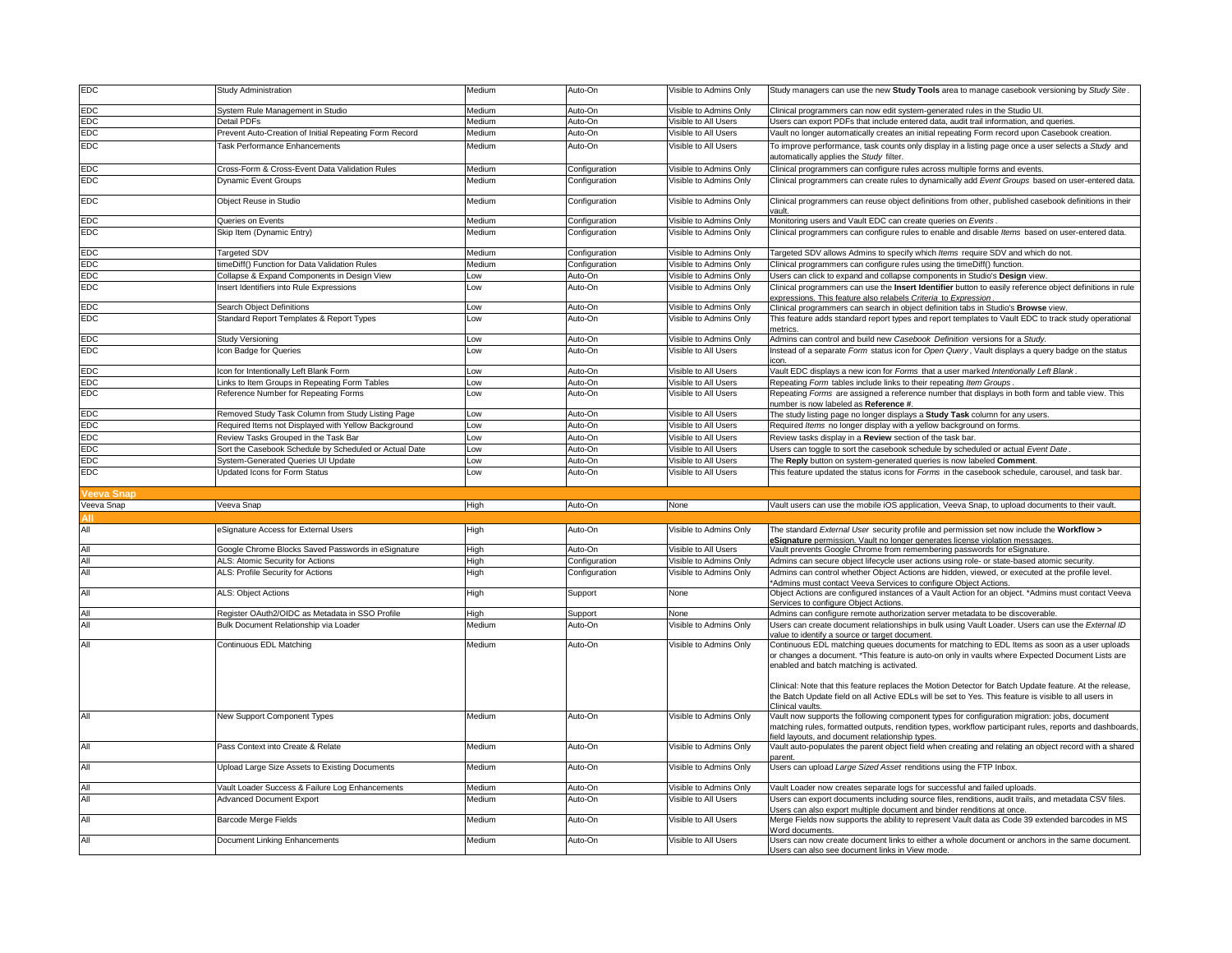| All | Improved Navigation for Embedded Links & Bookmarks                | Medium | Auto-On        | Visible to All Users   | Links and bookmarks in Vault now direct users to a specific location within the document page,<br>instead of the top of the page.                 |
|-----|-------------------------------------------------------------------|--------|----------------|------------------------|---------------------------------------------------------------------------------------------------------------------------------------------------|
| All | Inline Edit of Related Items                                      | Medium | Auto-On        | Visible to All Users   | Users can now edit related object records inline.                                                                                                 |
| All | Relationship Syntax for Merge Fields                              | Medium | Auto-On        | Visible to All Users   | Users can now include Merge Fields tokens for fields from related objects.                                                                        |
| All | Document Lifecycle Entry Action to Change State of Related Object | Medium | Configuration  | Visible to Admins Only | Admins can now configure a document lifecycle entry action to move a related object record to a                                                   |
|     | Records                                                           |        |                |                        | certain lifecycle state, based on state type, when a document enters a lifecycle state.                                                           |
| All | <b>Object Field Defaults</b>                                      | Medium | Configuration  | Visible to Admins Only | Admins can define default values for an object field. This feature uses several new formula functions                                             |
| All | Object Lifecycle Entry Action to Change State of Related          | Medium | Configuration  | Visible to Admins Only | and operators.<br>Admins can now configure an object lifecycle entry action to move a related document to a certain                               |
|     | Documents                                                         |        |                |                        | lifecycle state, based on state type, when an object record enters a lifecycle state.                                                             |
| All | Object Reference Constraints Enhancement                          | Medium | Configuration  | Visible to Admins Only | Admins can configure dynamic reference constraints based on the object's lifecycle state.                                                         |
| All | System Managed Name Enhancements                                  | Medium | Configuration  | Visible to Admins Only | Admins can configure system-managed Name fields using tokens.                                                                                     |
| All | Vault Compare Permission                                          | Medium | Configuration  | Visible to Admins Only | Only users with the Vault Compare permission can access and run the Vault Compare report.                                                         |
| All | Vault Configuration Report                                        | Medium | Configuration  | Visible to Admins Only | Users can extract the configuration of a vault into an Excel report.                                                                              |
| All | Workflow Task Due Dates Based on Obiect Fields                    | Medium | Configuration  | Visible to Admins Only | Users can set workflow task due dates based on an object record date field.                                                                       |
| All | Version-Specific Attachments & Auto Carry Forward                 | Medium | Support        | None                   | When enabled, users can upload attachments to specific document versions. When configured,                                                        |
|     |                                                                   |        |                |                        | attachments can automatically carry forward across versions.                                                                                      |
| All | Create Document Relationships Bulk Action (UI)                    | Low    | Auto-On        | Visible to Admins Only | Users can create document relationships in bulk using a bulk action.                                                                              |
| All | Document Usage Metrics                                            | Low    | Auto-On        | Visible to Admins Only | The new Document Usage object automatically tracks documents and provides contextual                                                              |
|     |                                                                   |        |                |                        | information.                                                                                                                                      |
| All | Bring Forward Annotations: Strict Options                         | Low    | Auto-On        | Visible to All Users   | Users can choose whether to bring forward duplicate link annotations and page-level annotations.                                                  |
| All | <b>Collapsible Page Sections</b>                                  | Low    | Auto-On        | Visible to All Users   | Vault collapses all sections except the first section on an object record Details page.                                                           |
| All | Document Object Reference Links Based on Permissions              | Low    | Auto-On        | Visible to All Users   | Vault only renders an object reference as clickable link for users with permission to access the<br>referenced records.                           |
| All | Filter Documents by Role                                          | Low    | Auto-On        | Visible to All Users   | Users can now filter documents by which users are assigned to a specific role.                                                                    |
| All | <b>Flash Report Preview</b>                                       | Low    | Auto-On        | Visible to All Users   | Users can choose to include an HTML copy of a report in the Flash Report email.                                                                   |
| All | <b>con Selector for Saved Views</b>                               | Low    | Auto-On        | Visible to All Users   | Admins can select different icons for their saved views.                                                                                          |
| All | List Navigation for Related Items                                 | Low    | Auto-On        | Visible to All Users   | Users can now use the Tab key to navigate related object record lists.                                                                            |
| All | Reorder Report Objects                                            | Low    | Auto-On        | Visible to All Users   | Users can reorder objects in reports with multiple "up" objects.                                                                                  |
| All | Video Annotations: Download Notes as Text File                    | Low    | Auto-On        | Visible to All Users   | Users can download annotation notes on a video as a TXT file.                                                                                     |
| All | Configurable Cart Download Options                                | Low    | Admin Checkbox | Visible to Admins Only | Admins can configure which types files are available for download from Cart, as well as the export file<br>name.                                  |
| All | Page Links                                                        | Low    | Configuration  | Visible to Admins Only | Admins can create page link URLs that direct users to custom object page destinations within Vault.                                               |
| All | EDL Item with Matched Document Reports                            | Low    | Configuration  | Visible to All Users   | Users can now report on EDL Items and their matched documents. *This feature is available in vaults<br>where Expected Document Lists are enabled. |
| All | Update to Workflow Events in Timeline View (UI Enhancement)       | N/A    | Auto-On        | Visible to All Users   | Vault now updates the document version displayed with the workflow event in Timeline view and in                                                  |
|     |                                                                   |        |                |                        | the Workflow with Document report type.                                                                                                           |
| All | Debug Log for Vault Java SDK                                      | N/A    | Auto-On        | Visible to Admins Only | Admins can view details about programming errors and Vault Java SDK errors in the Debug Log.                                                      |
| All | Enablement Change: FTP Inbox                                      | N/A    | Auto-On        | Visible to Admins Only | With this feature, the FTP Inbox is auto-on in all vaults.                                                                                        |
| All | Object Record Permission Details (UI Enhancement)                 | N/A    | Auto-On        | Visible to Admins Only | Admins can edit object permissions on the profile, field, and action level from the record permission<br>Details page.                            |
| All | Vault Java SDK Permissions                                        | N/A    | Auto-On        | Visible to Admins Only | This feature introduces 4 new permissions, Vault Java SDK > Read, Create, Edit, and Delete, to                                                    |
|     |                                                                   |        |                |                        | support Java SDK. Although the Java SDK is not yet available, these permissions display in your                                                   |
|     |                                                                   |        |                |                        | vault.                                                                                                                                            |